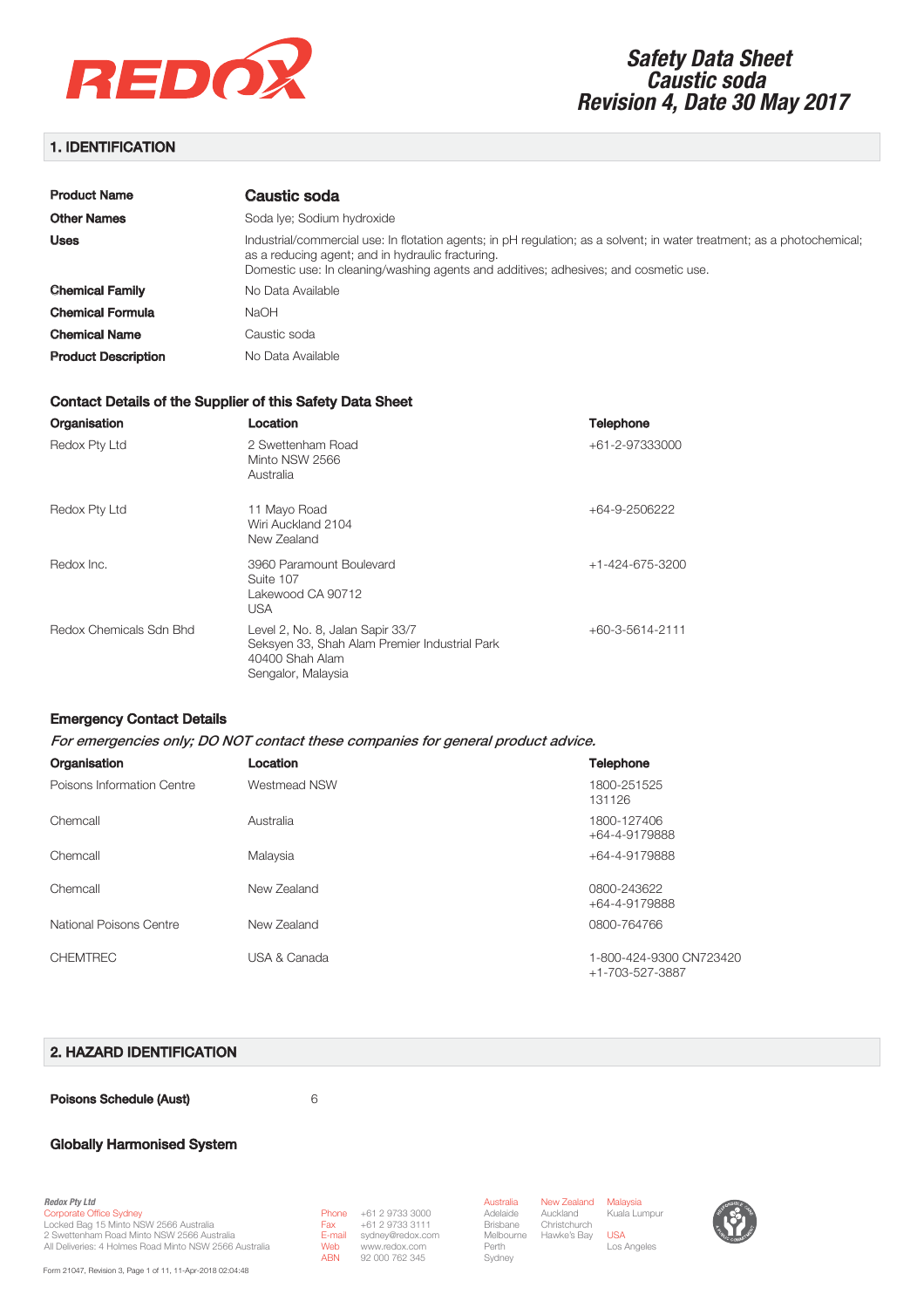| <b>Hazard Classification</b>    |            | Hazardous according to the criteria of the Globally Harmonised System of Classification and Labelling of<br>Chemicals (GHS) |                                                                                                                                     |  |
|---------------------------------|------------|-----------------------------------------------------------------------------------------------------------------------------|-------------------------------------------------------------------------------------------------------------------------------------|--|
| <b>Hazard Categories</b>        |            | Skin Corrosion/Irritation - Category 1A                                                                                     |                                                                                                                                     |  |
|                                 |            | Corrosive to Metals - Category 1                                                                                            |                                                                                                                                     |  |
| <b>Pictograms</b>               |            |                                                                                                                             |                                                                                                                                     |  |
| <b>Signal Word</b>              |            | Danger                                                                                                                      |                                                                                                                                     |  |
| <b>Hazard Statements</b>        |            | H <sub>290</sub>                                                                                                            | May be corrosive to metals.                                                                                                         |  |
|                                 |            | H314                                                                                                                        | Causes severe skin burns and eye damage.                                                                                            |  |
| <b>Precautionary Statements</b> | Prevention | P <sub>260</sub>                                                                                                            | Do not breathe dust/fume/gas/mist/vapours/spray.                                                                                    |  |
|                                 |            | P <sub>280</sub>                                                                                                            | Wear protective gloves/protective clothing/eye protection/face protection.                                                          |  |
|                                 | Response   | $P303 + P361 + P353$                                                                                                        | IF ON SKIN (or hair): Remove/take off immediately all contaminated clothing.<br>Rinse skin with water/shower.                       |  |
|                                 |            | P310                                                                                                                        | Immediately call a POISON CENTER or doctor/physician.                                                                               |  |
|                                 |            | $P305 + P351 + P338$                                                                                                        | IF IN EYES: Rinse cautiously with water for several minutes. Remove contact<br>lenses, if present and easy to do. Continue rinsing. |  |
|                                 |            | P390                                                                                                                        | Absorb spillage to prevent material damage.                                                                                         |  |
|                                 |            | P301 + P330 + P331                                                                                                          | IF SWALLOWED: Rinse mouth. Do NOT induce vomiting.                                                                                  |  |
|                                 |            | P363                                                                                                                        | Wash contaminated clothing before reuse.                                                                                            |  |
|                                 |            | $P304 + P340$                                                                                                               | IF INHALED: Remove victim to fresh air and keep at rest in a position<br>comfortable for breathing.                                 |  |
|                                 | Storage    | <b>P406</b>                                                                                                                 | Store in corrosive resistant container with a resistant inner liner.                                                                |  |
|                                 |            | P405                                                                                                                        | Store locked up.                                                                                                                    |  |
|                                 | Disposal   | P <sub>501</sub>                                                                                                            | Dispose of contents/container in accordance with local / regional / national /<br>international regulations.                        |  |

### National Transport Commission (Australia)

Australian Code for the Transport of Dangerous Goods by Road & Rail (ADG Code)

Dangerous Goods Classification Dangerous Goods according to the criteria of the Australian Code for the Transport of Dangerous Goods by Road & Rail (ADG Code)

### Environmental Protection Authority (New Zealand)

Hazardous Substances and New Organisms Amendment Act 2015

| <b>HSNO Classifications</b> | Health<br>Hazards                    | 6.1D | Substances that are acutely toxic - Harmful                                                                      |
|-----------------------------|--------------------------------------|------|------------------------------------------------------------------------------------------------------------------|
|                             |                                      | 8.1A | Substances that are corrosive to metals                                                                          |
|                             |                                      | 8.2B | Substances that are corrosive to dermal tissue UN PGII                                                           |
|                             |                                      | 8.3A | Substances that are corrosive to ocular tissue                                                                   |
|                             | Environmental 9.1D<br><b>Hazards</b> |      | Substances that are slightly harmful to the aquatic environment or are otherwise<br>designed for biocidal action |
|                             |                                      | 9.3C | Substances that are harmful to terrestrial vertebrates                                                           |

### 3. COMPOSITION/INFORMATION ON INGREDIENTS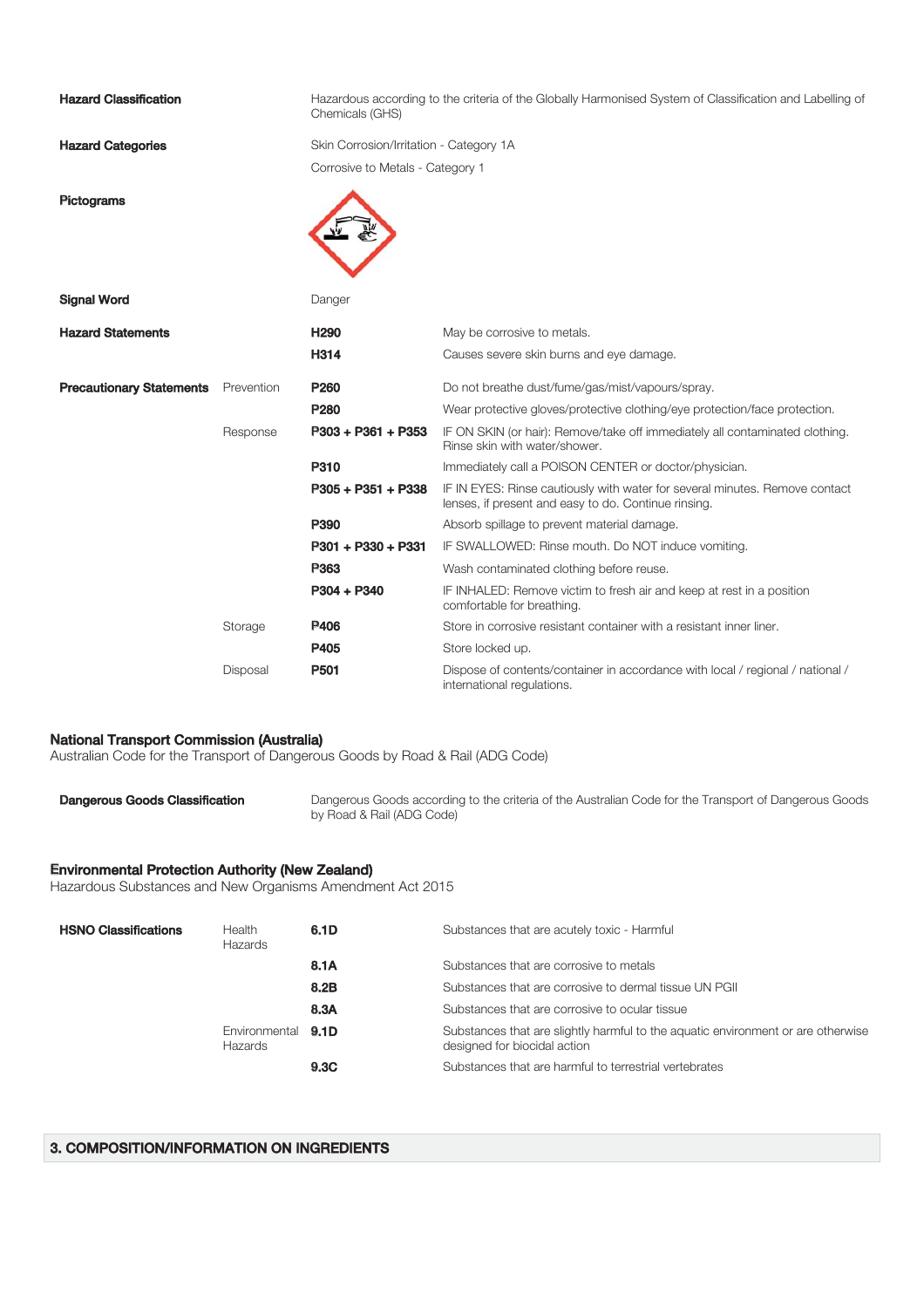| Ingredients |  |
|-------------|--|
|-------------|--|

| <b>Chemical Entity</b> | <b>Formula</b> | <b>CAS Number</b> | <b>Proportion</b> |
|------------------------|----------------|-------------------|-------------------|
| Sodium hydroxide       | <b>NaOH</b>    | 1310-73-2         | $>=98%$           |

### 4. FIRST AID MEASURES

|                                                     | Description of necessary measures according to routes of exposure                                                                                                                                                                                                                                                                                                                                                                   |
|-----------------------------------------------------|-------------------------------------------------------------------------------------------------------------------------------------------------------------------------------------------------------------------------------------------------------------------------------------------------------------------------------------------------------------------------------------------------------------------------------------|
| Swallowed                                           | If swallowed: Rinse mouth, then (slowly) drink plenty of water or milk (no more than 2 glasses for an adult). Do NOT<br>induce vomiting. If vomiting occurs, lean victim forward or place on their left side (head down position) to maintain an<br>open airway and prevent aspiration. Keep victim warm and quiet. Immediately call a Poison Centre or<br>doctor/physician. Never give anything by mouth to an unconscious person. |
| <b>Eye</b>                                          | Eye contact: Immediately flush eyes with running water for at least 15 minutes, holding eyelids apart and away from<br>the eye. Remove contact lenses, if present and easy to do. Continue rinsing. Injury should be irrigated for 20 - 30<br>minutes. Immediately call a Poison Centre or doctor/physician.                                                                                                                        |
| <b>Skin</b>                                         | Skin contact: Immediately remove contaminated clothing and shoes. Flush skin (and hair) with running water for 20 -<br>30 minutes. For minor skin contact, avoid spreading material onto unaffected skin. Immediately call a Poison Centre<br>or doctor/physician. Wash contaminated clothing and shoes before reuse.                                                                                                               |
| <b>Inhaled</b>                                      | If inhaled: Remove victim to fresh air and keep at rest in a position comfortable for breathing. Apply resuscitation if<br>victim is not breathing. Do not use direct mouth-to-mouth method if victim ingested or inhaled the substance; use<br>alternative respiratory method or proper respiratory device. Administer oxygen if breathing is difficult.                                                                           |
| <b>Advice to Doctor</b>                             | Ensure that attending medical personnel are aware of the identity and nature of the product(s) involved, and take<br>precautions to protect themselves.<br>Treat symptomatically and supportively.                                                                                                                                                                                                                                  |
| <b>Medical Conditions Aggravated</b><br>by Exposure | No information available.                                                                                                                                                                                                                                                                                                                                                                                                           |

# 5. FIRE FIGHTING MEASURES

| <b>General Measures</b>                             | If safe to do so, move undamaged containers from fire area. Cool containers with flooding quantities of water until<br>well after fire is out. Avoid getting water inside containers.                                                                                                           |
|-----------------------------------------------------|-------------------------------------------------------------------------------------------------------------------------------------------------------------------------------------------------------------------------------------------------------------------------------------------------|
| <b>Flammability Conditions</b>                      | Non-combustible. Material does not burn.                                                                                                                                                                                                                                                        |
| <b>Extinguishing Media</b>                          | Use extinguishing media suitable for the surrounding fire. Use dry chemical, CO2, foam or water spray - Do NOT use<br>water jets.                                                                                                                                                               |
| <b>Fire and Explosion Hazard</b>                    | Containers may explode when heated. Contact with metals may evolve flammable hydrogen gas. Contact with<br>moisture or water may generate sufficient heat to ignite combustible substances; spattering and boiling may occur.                                                                   |
| <b>Hazardous Products of</b><br><b>Combustion</b>   | Fire or heat will produce irritating, toxic, and/or corrosive gases.                                                                                                                                                                                                                            |
| <b>Special Fire Fighting</b><br><b>Instructions</b> | Runoff from fire control or dilution water may be toxic and/or corrosive and pollute waterways.                                                                                                                                                                                                 |
| <b>Personal Protective Equipment</b>                | Wear self-contained breathing apparatus (SCBA) with a full face-piece, in positive pressure mode. Fully-<br>encapsulating, gas-tight suits should be worn for maximum protection. Structural firefighter's uniform is<br>recommended for fire situations ONLY - it is NOT effective for spills. |
| <b>Flash Point</b>                                  | No Data Available                                                                                                                                                                                                                                                                               |
| <b>Lower Explosion Limit</b>                        | No Data Available                                                                                                                                                                                                                                                                               |
| <b>Upper Explosion Limit</b>                        | No Data Available                                                                                                                                                                                                                                                                               |
| <b>Auto Ignition Temperature</b>                    | No Data Available                                                                                                                                                                                                                                                                               |
| <b>Hazchem Code</b>                                 | 2W                                                                                                                                                                                                                                                                                              |

### 6. ACCIDENTAL RELEASE MEASURES

General Response Procedure Ventilate enclosed spaces before entering. ELIMINATE all ignition sources (no smoking, flares, sparks or flames). Do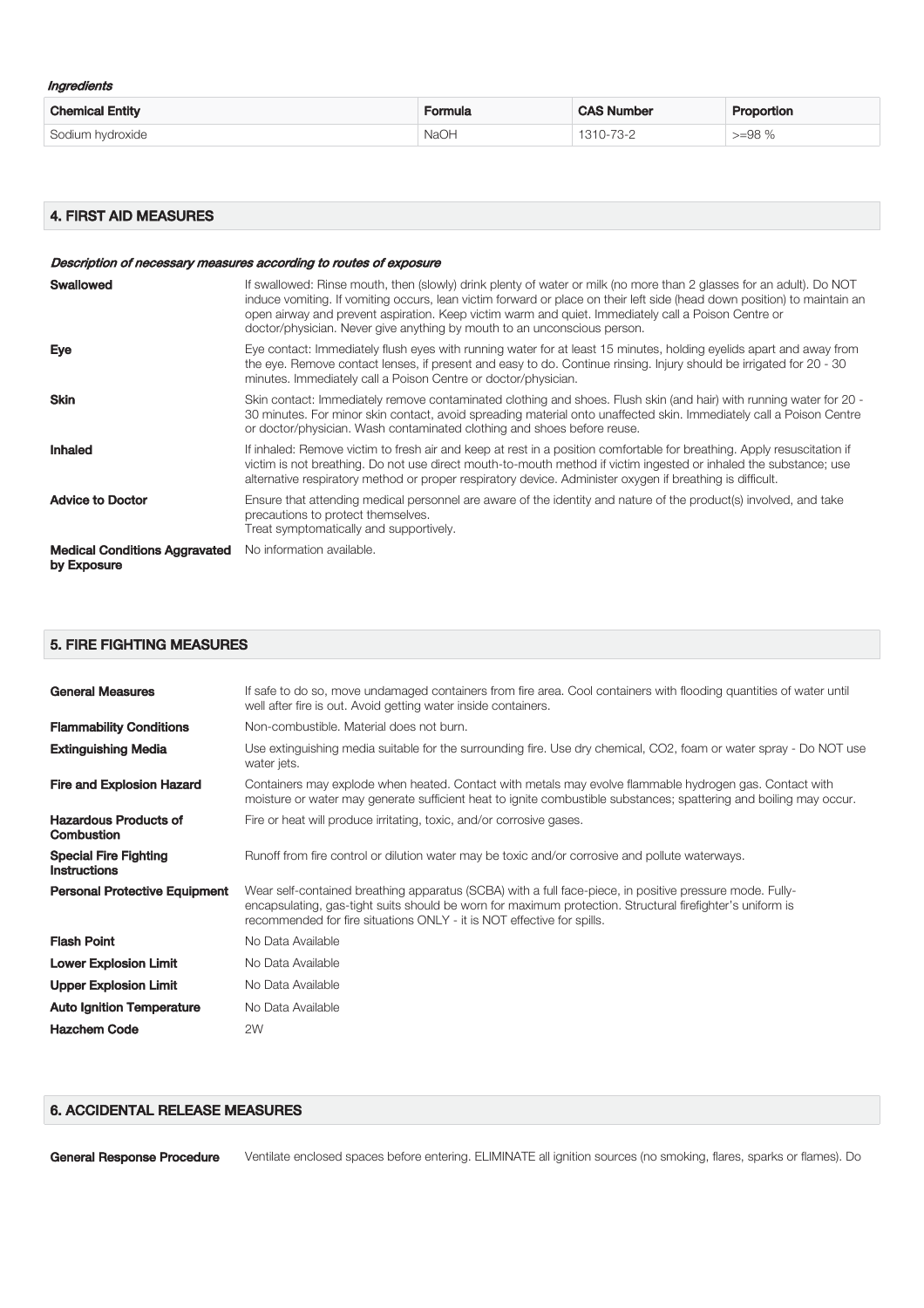|                                                       | not touch or walk through spilled material. Do not touch damaged containers or spilled material unless wearing<br>appropriate protective clothing. Avoid contact with skin and eyes. Do NOT breath dust. |
|-------------------------------------------------------|----------------------------------------------------------------------------------------------------------------------------------------------------------------------------------------------------------|
| <b>Clean Up Procedures</b>                            | Sweep spilled substance into suitable containers for later disposal. Prevent dust cloud. Do NOT get water inside<br>containers.                                                                          |
| Containment                                           | Stop leak if safe to do so – Prevent entry into waterways, drains or confined areas. Dike and clean up all spills<br>immediately.                                                                        |
| <b>Decontamination</b>                                | Small spills or residues can be flushed with plenty of water. Dilute acid (such as Acetic acid) may be used to<br>neutralise residual traces after flushing.                                             |
| <b>Environmental Precautionary</b><br><b>Measures</b> | Drains for storage or work areas should have retention basins for pH adjustments and dilution of spills before<br>discharge or disposal of material.                                                     |
| <b>Evacuation Criteria</b>                            | Spill or leak area should be isolated immediately. Keep unauthorised personnel away. Keep upwind and to higher<br>ground.                                                                                |
| <b>Personal Precautionary</b><br><b>Measures</b>      | Wear SCBA and chemical splash suit. Fully-encapsulating, gas-tight suits should be worn for maximum protection.<br>Structural firefighter's uniform is NOT effective for spills.                         |

# 7. HANDLING AND STORAGE

| <b>Handling</b> | Eyewash fountains and facilities for quickly drenching the body should be provided within the immediate work area<br>for emergency use. Handle in accordance with good industrial hygiene and safety practice. Use only in a well-<br>ventilated area. Do NOT breath dusts or mists. Wear protective gloves/protective clothing/eye protection/face<br>protection. Do NOT allow wash water from cleaning or process equipment to enter drains - It may be necessary to<br>collect all wash water for treatment before disposal. |
|-----------------|---------------------------------------------------------------------------------------------------------------------------------------------------------------------------------------------------------------------------------------------------------------------------------------------------------------------------------------------------------------------------------------------------------------------------------------------------------------------------------------------------------------------------------|
| <b>Storage</b>  | Store locked up. Store in an area with a corrosion resistant concrete floor. Store in a cool, dry, well-ventilated area.<br>Keep container tightly closed. Protect from any possible contact with water/moisture. Store away from incompatible<br>materials - oxidising substances, organic peroxides, strong acids, food and food packaging. Keep away from heat<br>and ignition sources.                                                                                                                                      |
| Container       | Keep only in the original container; or in a suitable corrosive resistant container with a resistant inner liner. Do NOT<br>use aluminium, galvanised, zinc or tin-plated containers.                                                                                                                                                                                                                                                                                                                                           |

### 8. EXPOSURE CONTROLS / PERSONAL PROTECTION

| General                              | Australia: Sodium hydroxide (CAS No. 1310-73-2) has an exposure standard of 2 mg/m3, time weighted average<br>(TWA) (Peak limitation).<br>Peak limitation notice: A maximum or peak airborne concentration of a particular substance determined over the<br>shortest analytically practicable period of time - which does not exceed 15 minutes.<br>Immediately dangerous to life or health concentration (IDLH): 10 mg/m3.                                                                                                                                                                                                                                 |
|--------------------------------------|-------------------------------------------------------------------------------------------------------------------------------------------------------------------------------------------------------------------------------------------------------------------------------------------------------------------------------------------------------------------------------------------------------------------------------------------------------------------------------------------------------------------------------------------------------------------------------------------------------------------------------------------------------------|
| <b>Exposure Limits</b>               | No Data Available                                                                                                                                                                                                                                                                                                                                                                                                                                                                                                                                                                                                                                           |
| <b>Biological Limits</b>             | No information available.                                                                                                                                                                                                                                                                                                                                                                                                                                                                                                                                                                                                                                   |
| <b>Engineering Measures</b>          | Use local exhaust ventilation to prevent the chemical from entering the breathing zone of any worker. Air monitoring is<br>recommended to ensure control measures in place are working effectively.                                                                                                                                                                                                                                                                                                                                                                                                                                                         |
| <b>Personal Protection Equipment</b> | Respiratory protection: In case of dust or aerosol formation, use a respirator with an approved filter. Filter type:<br>Particulate. In conditions where exposure potential is high, wear a full-face air-supplied breathing apparatus and full<br>protective suit.<br>Hand protection: Wear impervious gloves - Suitable materials: PVC neoprene, natural or butyl-rubber. Unsuitable<br>material: leather.<br>Eye protection: Wear a full face shield or properly fitted chemical goggles in combination with respiratory protection.<br>Skin/body protection: Impervious clothing/chemical resistant apron and boots. Suitable materials: PVC, neoprene. |
| <b>Special Hazards Precaustions</b>  | To avoid violent reaction, ALWAYS add material to water, and NEVER water to material.                                                                                                                                                                                                                                                                                                                                                                                                                                                                                                                                                                       |
| <b>Work Hygienic Practices</b>       | Do not eat, drink or smoke during work. Wear appropriate personal protective clothing/equipment to prevent skin<br>and eye contact. Immediately wash skin when it becomes contaminated. Work clothing that becomes wet or<br>significantly contaminated should be removed and replaced. Workers whose clothing may have become<br>contaminated should change into uncontaminated clothing before leaving the work premises.                                                                                                                                                                                                                                 |

### 9. PHYSICAL AND CHEMICAL PROPERTIES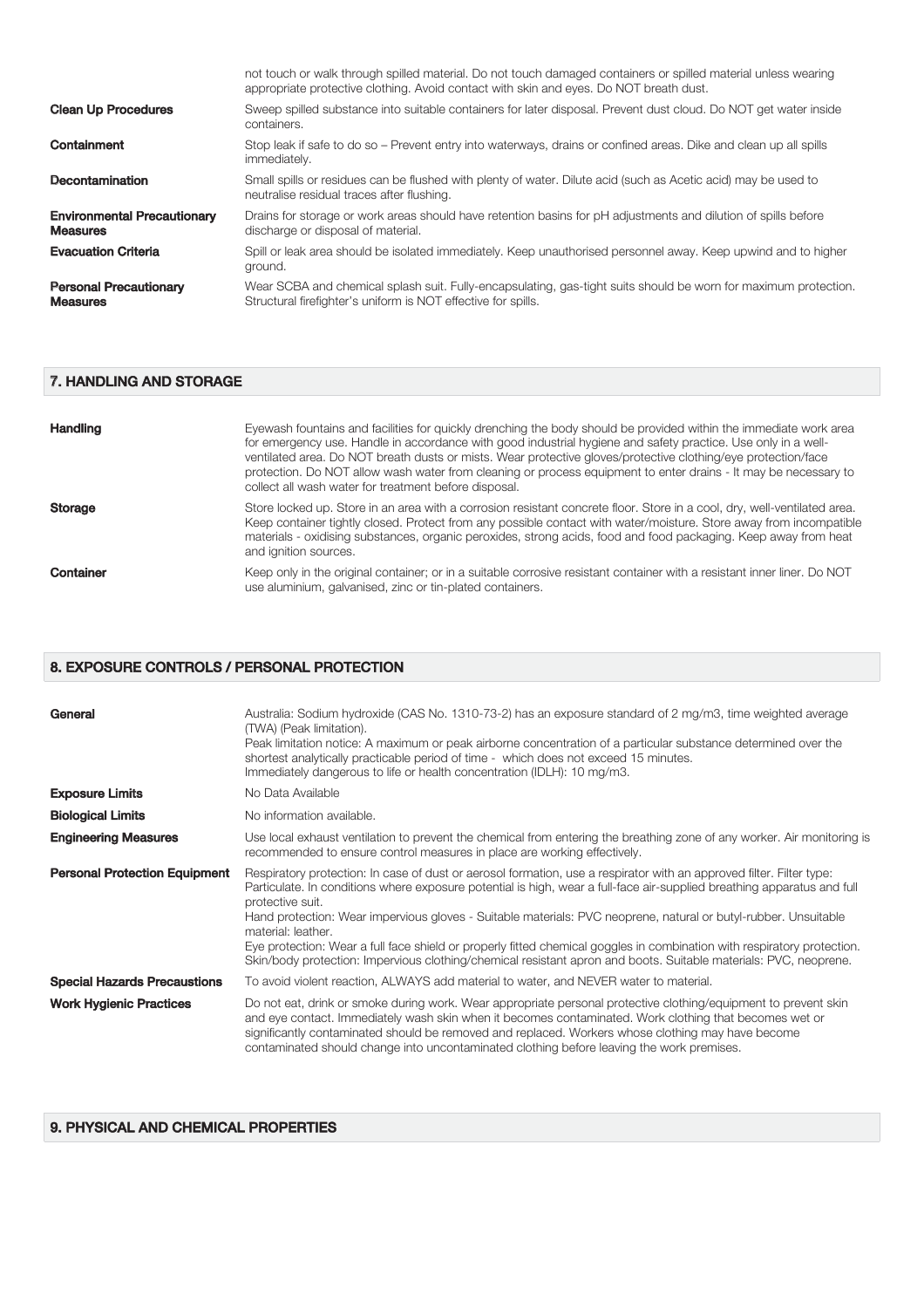| <b>Physical State</b>                                                              | Solid                                                                                         |
|------------------------------------------------------------------------------------|-----------------------------------------------------------------------------------------------|
| Appearance                                                                         | Flake, pearl, prill, beads, blocks                                                            |
| <b>Odour</b>                                                                       | Odourless                                                                                     |
| Colour                                                                             | White, translucent                                                                            |
| рH                                                                                 | >14                                                                                           |
| <b>Vapour Pressure</b>                                                             | 0 torr ( $@$ 20 °C)                                                                           |
| <b>Relative Vapour Density</b>                                                     | No Data Available                                                                             |
| <b>Boiling Point</b>                                                               | 1390 °C                                                                                       |
| <b>Melting Point</b>                                                               | No Data Available                                                                             |
| <b>Freezing Point</b>                                                              | No Data Available                                                                             |
| <b>Solubility</b>                                                                  | 111 g/10 ml 20°C                                                                              |
| <b>Specific Gravity</b>                                                            | $2.130$ (Water = 1)                                                                           |
| <b>Flash Point</b>                                                                 | No Data Available                                                                             |
| <b>Auto Ignition Temp</b>                                                          | No Data Available                                                                             |
| <b>Evaporation Rate</b>                                                            | No Data Available                                                                             |
| <b>Bulk Density</b>                                                                | No Data Available                                                                             |
| <b>Corrosion Rate</b>                                                              | No Data Available                                                                             |
| <b>Decomposition Temperature</b>                                                   | No Data Available                                                                             |
| <b>Density</b>                                                                     | No Data Available                                                                             |
| <b>Specific Heat</b>                                                               | No Data Available                                                                             |
| <b>Molecular Weight</b>                                                            | No Data Available                                                                             |
| <b>Net Propellant Weight</b>                                                       | No Data Available                                                                             |
| <b>Octanol Water Coefficient</b>                                                   | No Data Available                                                                             |
| <b>Particle Size</b>                                                               | No Data Available                                                                             |
| <b>Partition Coefficient</b>                                                       | No Data Available                                                                             |
| <b>Saturated Vapour Concentration</b> No Data Available                            |                                                                                               |
| <b>Vapour Temperature</b>                                                          | No Data Available                                                                             |
| <b>Viscosity</b>                                                                   | No Data Available                                                                             |
| <b>Volatile Percent</b>                                                            | No Data Available                                                                             |
| <b>VOC Volume</b>                                                                  | No Data Available                                                                             |
| <b>Additional Characteristics</b>                                                  | No Data Available                                                                             |
| <b>Potential for Dust Explosion</b>                                                | No information available.                                                                     |
| <b>Fast or Intensely Burning</b><br><b>Characteristics</b>                         | No information available.                                                                     |
| <b>Flame Propagation or Burning</b><br><b>Rate of Solid Materials</b>              | No information available.                                                                     |
| <b>Non-Flammables That Could</b><br><b>Contribute Unusual Hazards to a</b><br>Fire | Contact with moisture or water may generate sufficient heat to ignite combustible substances. |
| <b>Properties That May Initiate or</b><br><b>Contribute to Fire Intensity</b>      | Non-combustible. Material does not burn.                                                      |
| <b>Reactions That Release Gases</b><br>or Vapours                                  | - Fire or heat will produce irritating, toxic, and/or corrosive gases.                        |
| <b>Release of Invisible Flammable</b><br><b>Vapours and Gases</b>                  | Contact with metals such as aluminium, zinc, tin and lead may evolve flammable hydrogen gas.  |

# 10. STABILITY AND REACTIVITY

General Information **CORROSIVE.** The substance is a strong base - it reacts violently with acids. **Chemical Stability** Stable under normal conditions.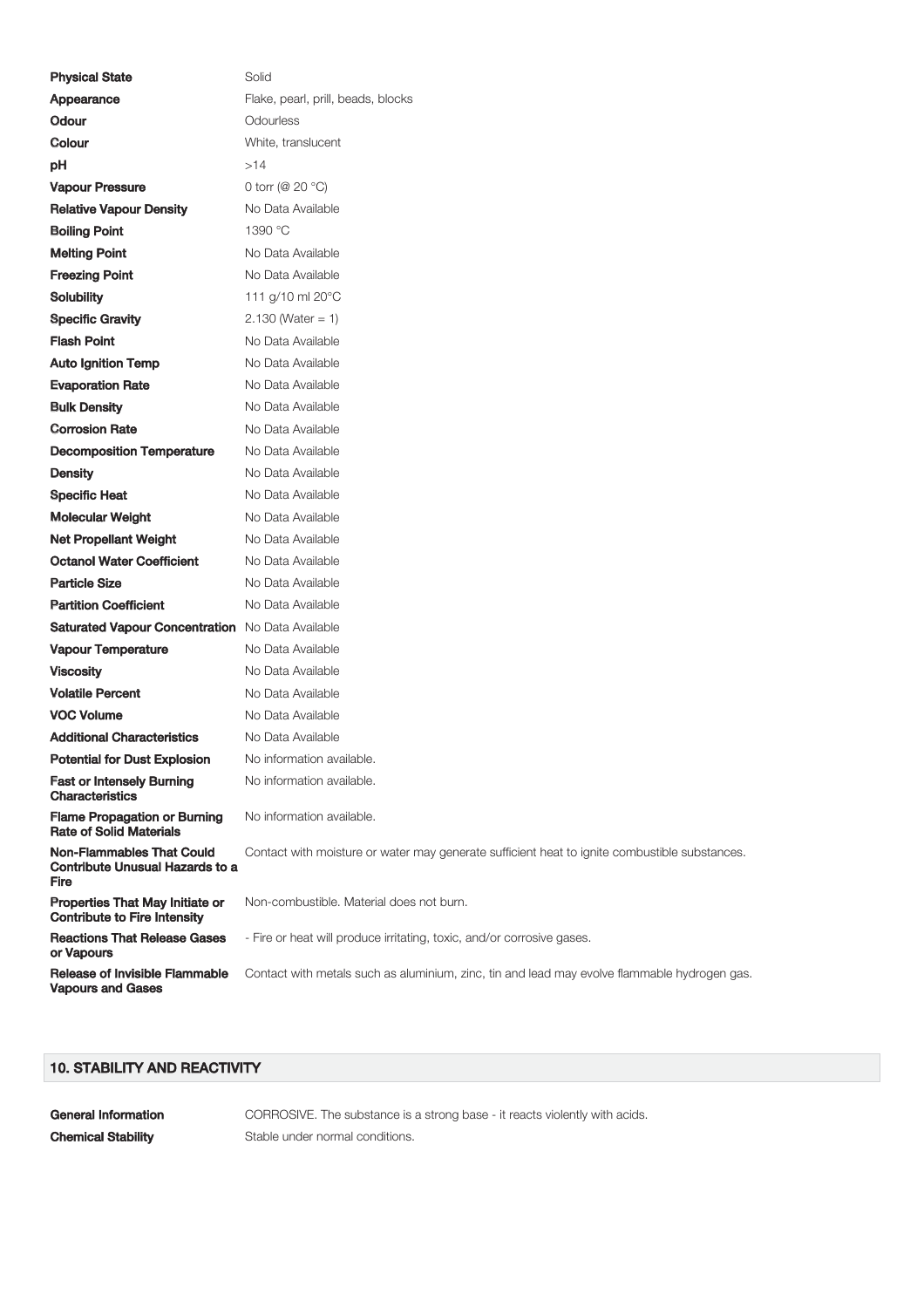### **Conditions to Avoid** - Avoid heat and ignition sources.

Hazardous Decomposition Products **Hazardous Polymerisation** Will not occur.

- Protect from any possible contact with water/moisture. Materials to Avoid **Avoid Avoid oxidising substances**, organic peroxides, strong acids, food and food packaging. Avoid contact with aluminium, tin, zinc, copper and their alloys. - Fire or heat will produce irritating, toxic, and/or corrosive gases. - Contact with metals may evolve flammable hydrogen gas.

11. TOXICOLOGICAL INFORMATION

| <b>General Information</b> | - Critical health effects: Sodium hydroxide is corrosive to the skin, eyes, gastrointestinal and respiratory tracts.<br>- Toxicokinetics: The constituents of sodium hydroxide (sodium ion and hydroxide ions) are normal physiological<br>constituents. Accordingly, systemic health effects, such as repeated dose toxicity, carcinogenicity and reproductive<br>toxicity are not expected. The available data support this conclusion.<br>- Acute toxicity: No acute oral studies are available in animals to establish a median lethal dose (LD50). Sodium<br>hydroxide has low to moderate acute dermal toxicity (no reliable LD50 data). Sodium hydroxide can be absorbed into<br>the body by inhaling the aerosol form (no LC50 data available). Observance in humans: Cases of fatality due to<br>ingesting (liquid) sodium hydroxide have been reported in humans, caused by oesophageal and gastric injury.<br>- Corrosion/irritation: Sodium hydroxide is corrosive to the skin, eyes and respiratory tract and corrosive following<br>ingestion. It causes deep penetrating burns and necrosis. The skin is discoloured and becomes brown or black.<br>There could be recurring skin breakdown over a long period.<br>- Sensitisation: Not considered a skin sensitiser.<br>- Repeated dose toxicity: No animal data are available on repeated dose toxicity studies on oral or dermal exposure.<br>Observance in humans: Obstructive airway disease has been reported in a factory worker following chronic<br>occupational exposure to sodium hydroxide mist.<br>- Genotoxicity: In vitro and in vivo genotoxicity tests indicate no evidence for mutagenic activity.<br>- Carcinogenicity: No information available.<br>- Reproductive/developmental toxicity: The effect of sodium hydroxide on fertility is not known. No valid studies are<br>available regarding effects on fertility or developmental toxicity in animals after oral, dermal or inhalation exposure.<br>Sodium hydroxide is not expected to be systemically available in the body under normal handling and use conditions,<br>and for this reason it can be stated that the substance will not reach the foetus nor reach male/female reproductive<br>organs. |
|----------------------------|----------------------------------------------------------------------------------------------------------------------------------------------------------------------------------------------------------------------------------------------------------------------------------------------------------------------------------------------------------------------------------------------------------------------------------------------------------------------------------------------------------------------------------------------------------------------------------------------------------------------------------------------------------------------------------------------------------------------------------------------------------------------------------------------------------------------------------------------------------------------------------------------------------------------------------------------------------------------------------------------------------------------------------------------------------------------------------------------------------------------------------------------------------------------------------------------------------------------------------------------------------------------------------------------------------------------------------------------------------------------------------------------------------------------------------------------------------------------------------------------------------------------------------------------------------------------------------------------------------------------------------------------------------------------------------------------------------------------------------------------------------------------------------------------------------------------------------------------------------------------------------------------------------------------------------------------------------------------------------------------------------------------------------------------------------------------------------------------------------------------------------------------------------------------------------------------------------------------------------------------------|
| <b>Carcinogen Category</b> | None                                                                                                                                                                                                                                                                                                                                                                                                                                                                                                                                                                                                                                                                                                                                                                                                                                                                                                                                                                                                                                                                                                                                                                                                                                                                                                                                                                                                                                                                                                                                                                                                                                                                                                                                                                                                                                                                                                                                                                                                                                                                                                                                                                                                                                               |

#### 12. ECOLOGICAL INFORMATION

| <b>Ecotoxicity</b>               | Toxicity to Fish: 96 hr LC50: 4.16 mg/l<br>Toxicity to Algae or other aguatic plants: 96 hr EC50: 1,034.1 mg/l<br>Toxicity to Crustacea: 384 hr EC50: 27,901.6 mg/l<br>Toxicity to Fish: 96 hr NOEC: 56 mg/l |
|----------------------------------|--------------------------------------------------------------------------------------------------------------------------------------------------------------------------------------------------------------|
| <b>Persistence/Degradability</b> | Water/soil: Low persistence.<br>Air: Low persistence.                                                                                                                                                        |
| <b>Mobility</b>                  | Soil: $KOC = 14.3$ (Low mobility).                                                                                                                                                                           |
| <b>Environmental Fate</b>        | Avoid release to the environment. Drains for storage or work areas should have retention basins for pH adjustments<br>and dilution of spills/residues before discharge or disposal of material.              |
| <b>Bioaccumulation Potential</b> | Bioaccumulation: LogKow = -3.8796 (Low potential).                                                                                                                                                           |
| <b>Environmental Impact</b>      | No Data Available                                                                                                                                                                                            |

### 13. DISPOSAL CONSIDERATIONS

| <b>General Information</b> | Dispose of contents/container in accordance with local/regional/national regulations. This material may be recycled if<br>unused, or if it has not been contaminated so as to make it unsuitable for its intended use.                                                                                                                                                                                   |
|----------------------------|----------------------------------------------------------------------------------------------------------------------------------------------------------------------------------------------------------------------------------------------------------------------------------------------------------------------------------------------------------------------------------------------------------|
|                            | <b>Special Precautions for Land Fill</b> Treat and neutralise at an approved treatment plant. Treatment should involve: Mixing or slurrying in water;<br>neutralisation with suitable dilute acid followed by: burial in a land-fill specifically licensed to accept<br>chemical/pharmaceutical wastes; or incineration in a licensed apparatus (after admixture with suitable combustible<br>material). |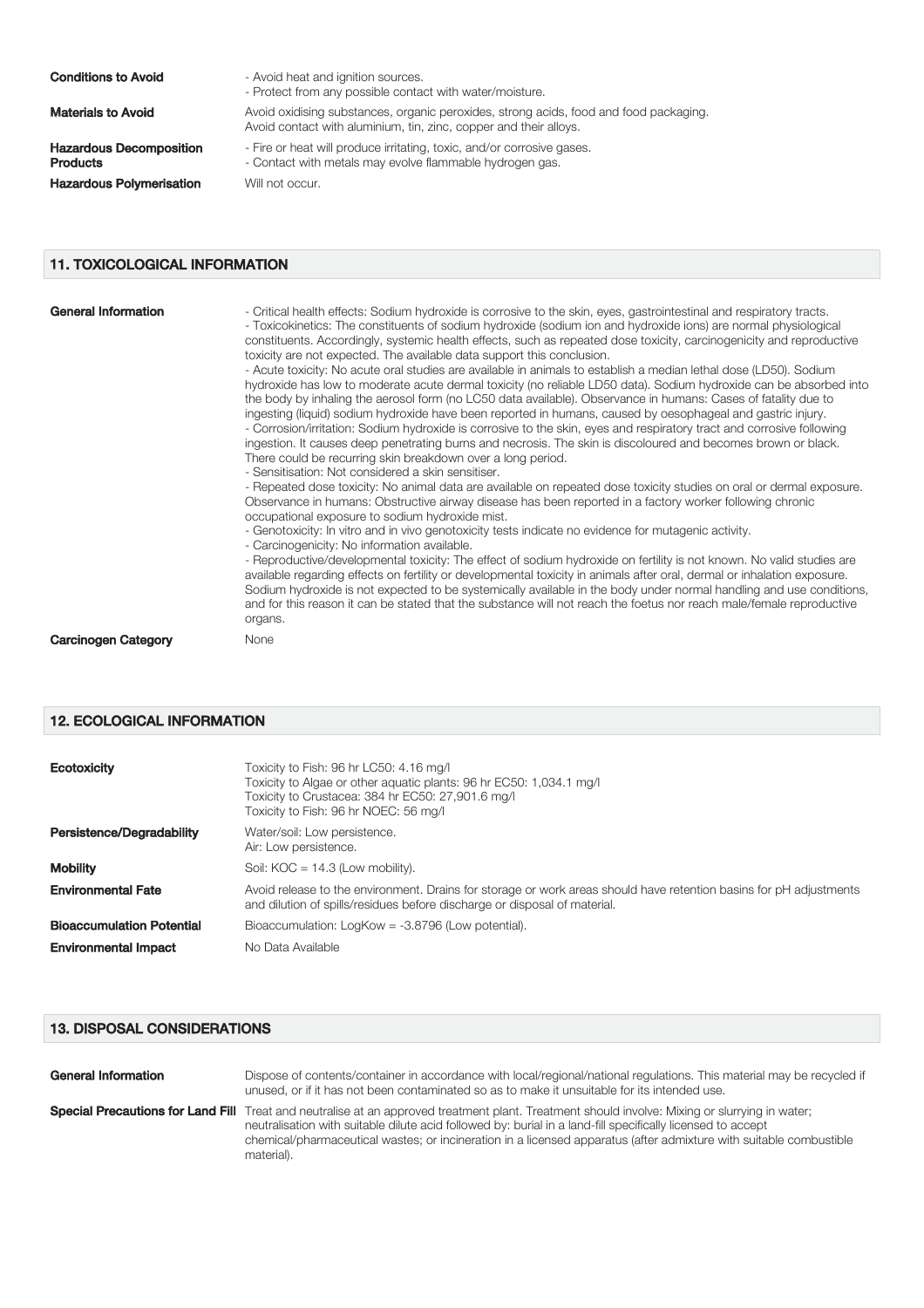# 14. TRANSPORT INFORMATION

#### Land Transport (Australia)

ADG Code

| <b>Proper Shipping Name</b>             | SODIUM HYDROXIDE, SOLID                              |
|-----------------------------------------|------------------------------------------------------|
| <b>Class</b>                            | 8 Corrosive Substances                               |
| <b>Subsidiary Risk(s)</b>               | No Data Available                                    |
| <b>EPG</b>                              | 37 Toxic And/Or Corrosive Substances Non-Combustible |
| <b>UN Number</b>                        | 1823                                                 |
| <b>Hazchem</b>                          | 2W                                                   |
| <b>Pack Group</b>                       | Ш                                                    |
| <b>Special Provision</b>                | No Data Available                                    |
| <b>Land Transport (Fiji)</b>            |                                                      |
| <b>Proper Shipping Name</b>             | SODIUM HYDROXIDE, SOLID                              |
| <b>Class</b>                            | 8 Corrosive Substances                               |
| <b>Subsidiary Risk(s)</b>               | No Data Available                                    |
| <b>EPG</b>                              | 37 Toxic And/Or Corrosive Substances Non-Combustible |
| <b>UN Number</b>                        | 1823                                                 |
| <b>Hazchem</b>                          | 2W                                                   |
| <b>Pack Group</b>                       | Ш                                                    |
| <b>Special Provision</b>                | No Data Available                                    |
| <b>Land Transport (Malaysia)</b><br>ADR |                                                      |
| <b>Proper Shipping Name</b>             | SODIUM HYDROXIDE, SOLID                              |
| <b>Class</b>                            | 8 Corrosive Substances                               |
| <b>Subsidiary Risk(s)</b>               | No Data Available                                    |
| <b>EPG</b>                              | 37 Toxic And/Or Corrosive Substances Non-Combustible |
| <b>UN Number</b>                        | 1823                                                 |
| <b>Hazchem</b>                          | 2W                                                   |
| <b>Pack Group</b>                       | Ш                                                    |
| <b>Special Provision</b>                | No Data Available                                    |
| <b>Land Transport (New Caledonia)</b>   |                                                      |
| <b>Proper Shipping Name</b>             | SODIUM HYDROXIDE, SOLID                              |
| <b>Class</b>                            | 8 Corrosive Substances                               |
| <b>Subsidiary Risk(s)</b>               | No Data Available                                    |
| <b>EPG</b>                              | 37 Toxic And/Or Corrosive Substances Non-Combustible |
| <b>UN Number</b>                        | 1823                                                 |
| <b>Hazchem</b>                          | 2W                                                   |
| <b>Pack Group</b>                       | Ш                                                    |
| <b>Special Provision</b>                | No Data Available                                    |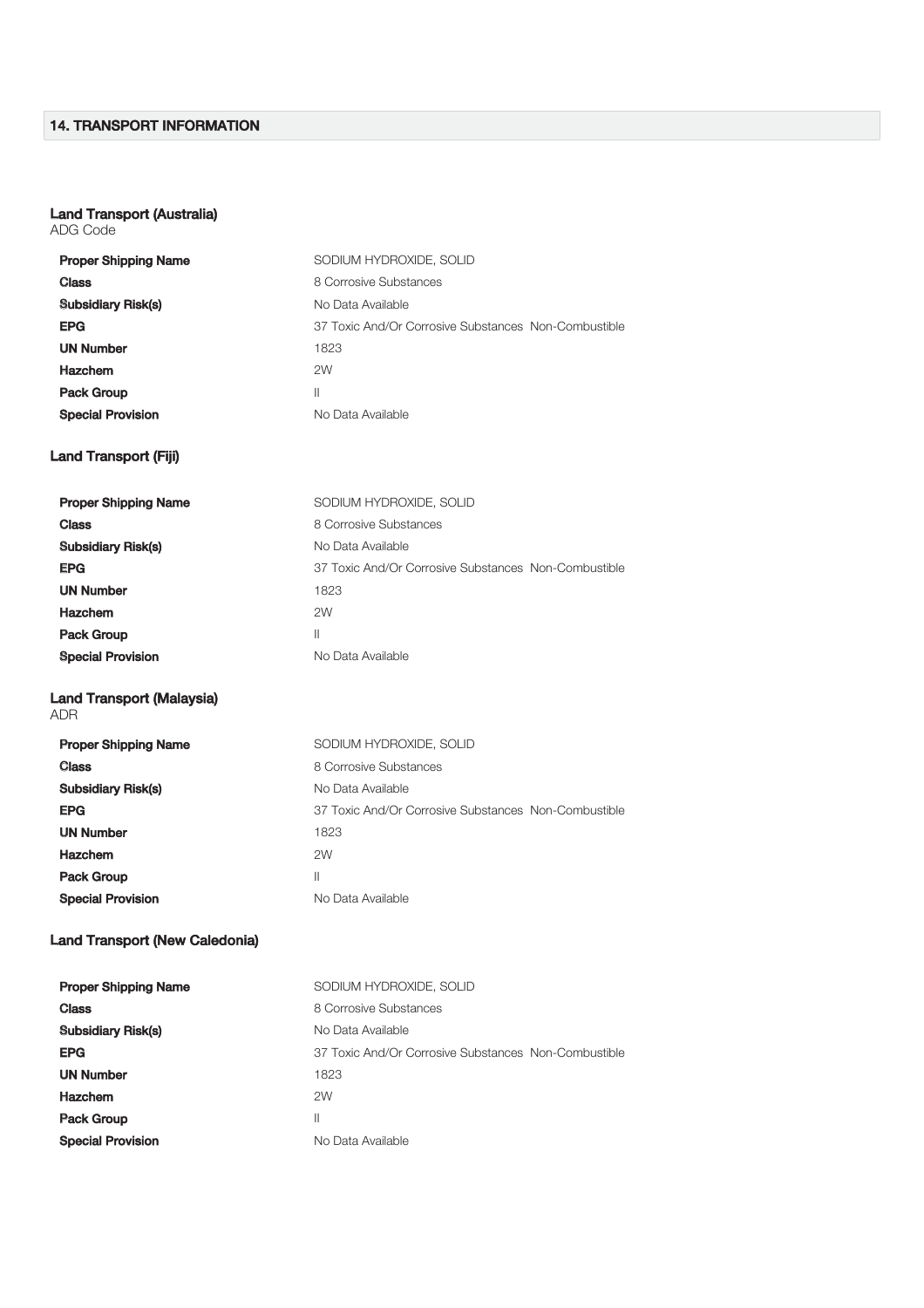#### Land Transport (New Zealand) NZS5433

| <b>Proper Shipping Name</b> | SODIUM HYDROXIDE, SOLID                              |  |
|-----------------------------|------------------------------------------------------|--|
| <b>Class</b>                | 8 Corrosive Substances                               |  |
| <b>Subsidiary Risk(s)</b>   | No Data Available                                    |  |
| <b>EPG</b>                  | 37 Toxic And/Or Corrosive Substances Non-Combustible |  |
| <b>UN Number</b>            | 1823                                                 |  |
| <b>Hazchem</b>              | 2W                                                   |  |
| <b>Pack Group</b>           | Ш                                                    |  |
| <b>Special Provision</b>    | No Data Available                                    |  |

# Land Transport (Papua New Guinea)

| <b>Proper Shipping Name</b> | SODIUM HYDROXIDE, SOLID                              |
|-----------------------------|------------------------------------------------------|
| <b>Class</b>                | 8 Corrosive Substances                               |
| <b>Subsidiary Risk(s)</b>   | No Data Available                                    |
| <b>EPG</b>                  | 37 Toxic And/Or Corrosive Substances Non-Combustible |
| <b>UN Number</b>            | 1823                                                 |
| <b>Hazchem</b>              | 2W                                                   |
| <b>Pack Group</b>           | Ш                                                    |
| <b>Special Provision</b>    | No Data Available                                    |

# Land Transport (United States of America)

| US DOT                                   |                                                           |  |
|------------------------------------------|-----------------------------------------------------------|--|
| <b>Proper Shipping Name</b>              | SODIUM HYDROXIDE, SOLID                                   |  |
| <b>Class</b>                             | 8 Corrosive Substances                                    |  |
| <b>Subsidiary Risk(s)</b>                | No Data Available                                         |  |
| <b>ERG</b>                               | 154 Substances - Toxic and/or Corrosive (Non-Combustible) |  |
| <b>UN Number</b>                         | 1823                                                      |  |
| <b>Hazchem</b>                           | 2W                                                        |  |
| <b>Pack Group</b>                        | $\mathbf{H}$                                              |  |
| <b>Special Provision</b>                 | No Data Available                                         |  |
| <b>Sea Transport</b><br><b>IMDG Code</b> |                                                           |  |
| <b>Proper Shipping Name</b>              | SODIUM HYDROXIDE, SOLID                                   |  |
| <b>Class</b>                             | 8 Corrosive Substances                                    |  |
| <b>Subsidiary Risk(s)</b>                | No Data Available                                         |  |
| <b>UN Number</b>                         | 1823                                                      |  |
| <b>Hazchem</b>                           | 2W                                                        |  |
| <b>Pack Group</b>                        | $\mathbf{H}$                                              |  |
| <b>Special Provision</b>                 | No Data Available                                         |  |
| <b>EMS</b>                               | FA,SB                                                     |  |
| <b>Marine Pollutant</b>                  | <b>No</b>                                                 |  |
| <b>Air Transport</b><br><b>IATA DGR</b>  |                                                           |  |
| <b>Proper Shipping Name</b>              | SODIUM HYDROXIDE, SOLID                                   |  |
| <b>Class</b>                             | 8 Corrosive Substances                                    |  |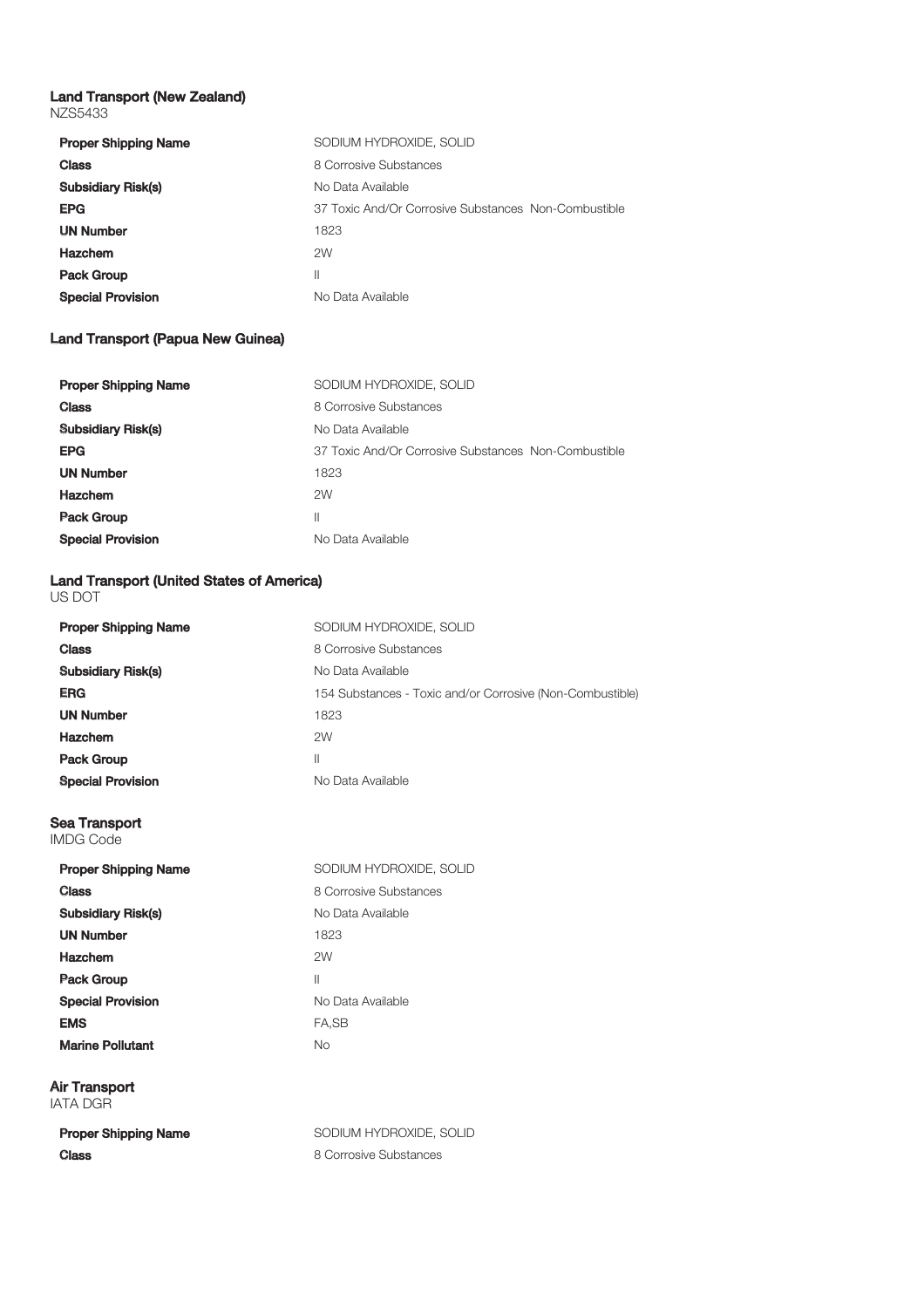| <b>Subsidiary Risk(s)</b> | No Data Available |
|---------------------------|-------------------|
| <b>UN Number</b>          | 1823              |
| <b>Hazchem</b>            | 2W                |
| <b>Pack Group</b>         | Ш                 |
| <b>Special Provision</b>  | No Data Available |

#### National Transport Commission (Australia)

Australian Code for the Transport of Dangerous Goods by Road & Rail (ADG Code)

| <b>Dangerous Goods Classification</b> | Dangerous Goods according to the criteria of the Australian Code for the Transport of Dangerous Goods<br>by Road & Rail (ADG Code) |
|---------------------------------------|------------------------------------------------------------------------------------------------------------------------------------|
|                                       |                                                                                                                                    |

### 15. REGULATORY INFORMATION

| General Information     | No Data Available |
|-------------------------|-------------------|
| Poisons Schedule (Aust) | ĥ                 |

### Environmental Protection Authority (New Zealand)

Hazardous Substances and New Organisms Amendment Act 2015

| <b>Approval Code</b>                                     | HSR001547         |  |
|----------------------------------------------------------|-------------------|--|
| <b>National/Regional Inventories</b>                     |                   |  |
| <b>Australia (AICS)</b>                                  | Listed            |  |
| Canada (DSL)                                             | Listed            |  |
| Canada (NDSL)                                            | Not Listed        |  |
| China (IECSC)                                            | Listed            |  |
| <b>Europe (EINECS)</b>                                   | 215-185-5         |  |
| Europe (REACh)                                           | 01-2119457892-27- |  |
| Japan (ENCS/METI)                                        | Listed            |  |
| Korea (KECI)                                             | Listed            |  |
| <b>Malaysia (EHS Register)</b>                           | Listed            |  |
| <b>New Zealand (NZIoC)</b>                               | Listed            |  |
| <b>Philippines (PICCS)</b>                               | Listed            |  |
| <b>Switzerland (Giftliste 1)</b>                         | Not Determined    |  |
| <b>Switzerland (Inventory of Notified</b><br>Substances) | Not Determined    |  |
| <b>Taiwan (NCSR)</b>                                     | Listed            |  |
| <b>USA (TSCA)</b>                                        | Listed            |  |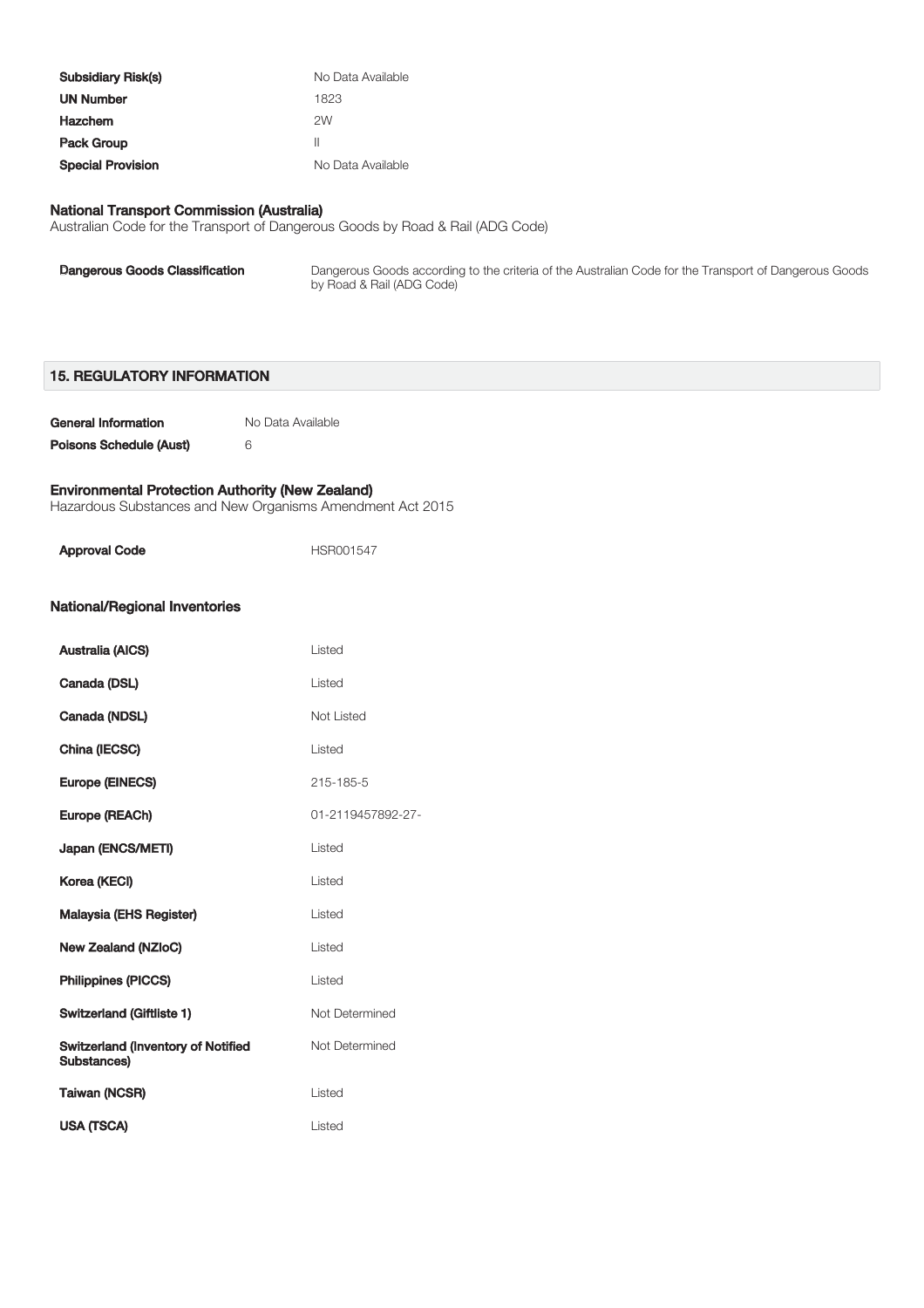| <b>Related Product Codes</b> | CASODA0300, CASODA1000, CASODA1001, CASODA1002, CASODA1003, CASODA1004, CASODA1005,                                 |
|------------------------------|---------------------------------------------------------------------------------------------------------------------|
|                              | CASODA1006, CASODA1007, CASODA1008, CASODA1009, CASODA1010, CASODA1011, CASODA1012,                                 |
|                              | CASODA1013, CASODA1014, CASODA1015, CASODA1016, CASODA1017, CASODA1018, CASODA1019,                                 |
|                              | CASODA1020, CASODA1021, CASODA1022, CASODA1023, CASODA1024, CASODA1025, CASODA1026,                                 |
|                              |                                                                                                                     |
|                              | CASODA1027, CASODA1028, CASODA1029, CASODA1030, CASODA1031, CASODA1032, CASODA1033,                                 |
|                              | CASODA1034, CASODA1035, CASODA1036, CASODA1037, CASODA1038, CASODA1039, CASODA1040,                                 |
|                              | CASODA1041, CASODA1042, CASODA1043, CASODA1044, CASODA1045, CASODA1100, CASODA1101,                                 |
|                              | CASODA1200, CASODA1201, CASODA1202, CASODA1203, CASODA1300, CASODA1301, CASODA1302,                                 |
|                              | CASODA1303, CASODA1304, CASODA1305, CASODA1306, CASODA1307, CASODA1308, CASODA1309,                                 |
|                              |                                                                                                                     |
|                              | CASODA1310, CASODA1311, CASODA1312, CASODA1313, CASODA1314, CASODA1315, CASODA1316,                                 |
|                              | CASODA1317, CASODA1318, CASODA1319, CASODA1320, CASODA1321, CASODA1322, CASODA1323,                                 |
|                              | CASODA1324, CASODA1325, CASODA1326, CASODA1327, CASODA1328, CASODA1329, CASODA1330,                                 |
|                              | CASODA1331, CASODA1332, CASODA1400, CASODA1401, CASODA1402, CASODA1403, CASODA1500,                                 |
|                              |                                                                                                                     |
|                              | CASODA1600, CASODA1700, CASODA1701, CASODA1800, CASODA1801, CASODA1900, CASODA2000,                                 |
|                              | CASODA2001, CASODA2002, CASODA2003, CASODA2004, CASODA2005, CASODA2100, CASODA2101,                                 |
|                              | CASODA2102, CASODA2200, CASODA2201, CASODA2202, CASODA2300, CASODA2301, CASODA2302,                                 |
|                              | CASODA2400, CASODA2500, CASODA2501, CASODA2502, CASODA2503, CASODA2504, CASODA2505,                                 |
|                              |                                                                                                                     |
|                              | CASODA2506, CASODA2600, CASODA2601, CASODA2602, CASODA2603, CASODA2604, CASODA2605,                                 |
|                              | CASODA2606, CASODA2607, CASODA2608, CASODA2609, CASODA2700, CASODA2701, CASODA2702,                                 |
|                              | CASODA2703, CASODA2704, CASODA2800, CASODA2900, CASODA3000, CASODA3001, CASODA3002,                                 |
|                              | CASODA3003, CASODA3004, CASODA3005, CASODA3006, CASODA3007, CASODA3008, CASODA3100,                                 |
|                              |                                                                                                                     |
|                              | CASODA3101, CASODA3200, CASODA3201, CASODA3300, CASODA3400, CASODA3500, CASODA3501,                                 |
|                              | CASODA3502, CASODA3503, CASODA3504, CASODA3505, CASODA3506, CASODA3600, CASODA3601,                                 |
|                              | CASODA3700, CASODA3800, CASODA3900, CASODA4000, CASODA4001, CASODA4002, CASODA4003,                                 |
|                              | CASODA4004, CASODA4005, CASODA4006, CASODA4200, CASODA4201, CASODA4500, CASODA4501,                                 |
|                              | CASODA4502, CASODA4503, CASODA4504, CASODA4505, CASODA4506, CASODA4507, CASODA4508,                                 |
|                              |                                                                                                                     |
|                              | CASODA4600, CASODA4601, CASODA5000, CASODA5001, CASODA5002, CASODA5003, CASODA5004,                                 |
|                              | CASODA5005, CASODA5100, CASODA5200, CASODA5300, CASODA5500, CASODA5501, CASODA5600,                                 |
|                              | CASODA6000, CASODA6001, CASODA6500, CASODA6501, CASODA7000, CASODA7100, CASODA7101,                                 |
|                              |                                                                                                                     |
|                              | CASODA7200, CASODA7500, CASODA7700, CASODA7701, CASODA7702, CASODA8000, CASODA8100,                                 |
|                              | CASODA8101, CASODA8200, CASODA8300, CASODA8400, CASODA9000, CASODA9600, CASODI3800,                                 |
|                              | CASODA1802, CASODA1803, CASODA1804, CASODA1805, CASODA1806, CASODA1807, CASODA1808,                                 |
|                              | CASODA1809, CASODA1810, CASODA1811, CASODA1812, CASODA1813, CASODA1814, CASODA1815,                                 |
|                              |                                                                                                                     |
|                              | CASODA1816, CASODA1817, CASODA1818, CASODA1819, CASODA1820, CASODA1821, CASODA1822,                                 |
|                              | CASODA1823, CASODA1824, CASODA9100, CASODA5301, CASODA5014, CASODA5006, CASODA6010,                                 |
|                              | CASODA5310, CASODA5502, CASODA5050, CASODA3010, CASODA3011, CASODA3021, CASODA3020,                                 |
|                              | CASODA3030, CASODA3040, CASODA6050, CASODA6051, CASODA1150, CASODA2103, CASODA8250,                                 |
|                              |                                                                                                                     |
|                              | CASODA8210, CASODA8255, CASODA1050, CASODA1750, CASODA1755, CASODA1760, CASODA1765,                                 |
|                              | CASODA1770, CASODA1780, CASODA1785, CASODA8205, CASODA1761, CASODA5503, CASODA5504,                                 |
|                              | CASODA1825, CASODA8201, CASODA5505, CASODA5010, CASODA1762                                                          |
|                              |                                                                                                                     |
| <b>Revision</b>              | 4                                                                                                                   |
|                              |                                                                                                                     |
| <b>Revision Date</b>         | 30 May 2017                                                                                                         |
|                              |                                                                                                                     |
| <b>Key/Legend</b>            | $\leq$ Less Than                                                                                                    |
|                              | > Greater Than                                                                                                      |
|                              | <b>AICS</b> Australian Inventory of Chemical Substances                                                             |
|                              | atm Atmosphere                                                                                                      |
|                              |                                                                                                                     |
|                              | <b>CAS</b> Chemical Abstracts Service (Registry Number)                                                             |
|                              | <b>cm<sup>2</sup></b> Square Centimetres                                                                            |
|                              | <b>CO2</b> Carbon Dioxide                                                                                           |
|                              | <b>COD</b> Chemical Oxygen Demand                                                                                   |
|                              | deg C (°C) Degrees Celcius                                                                                          |
|                              |                                                                                                                     |
|                              | <b>EPA (New Zealand)</b> Environmental Protection Authority of New Zealand                                          |
|                              | deg F (°F) Degrees Farenheit                                                                                        |
|                              | g Grams                                                                                                             |
|                              | g/cm <sup>3</sup> Grams per Cubic Centimetre                                                                        |
|                              |                                                                                                                     |
|                              | g/I Grams per Litre                                                                                                 |
|                              | <b>HSNO</b> Hazardous Substance and New Organism                                                                    |
|                              | <b>IDLH</b> Immediately Dangerous to Life and Health                                                                |
|                              | <b>immiscible</b> Liquids are insoluable in each other.                                                             |
|                              | <b>inHg</b> Inch of Mercury                                                                                         |
|                              |                                                                                                                     |
|                              | <b>inH2O</b> Inch of Water                                                                                          |
|                              | <b>K</b> Kelvin                                                                                                     |
|                              | <b>kg</b> Kilogram                                                                                                  |
|                              | kg/m <sup>3</sup> Kilograms per Cubic Metre                                                                         |
|                              |                                                                                                                     |
|                              | <b>Ib</b> Pound                                                                                                     |
|                              | LC50 LC stands for lethal concentration. LC50 is the concentration of a material in air which causes the death of   |
|                              | 50% (one half) of a group of test animals. The material is inhaled over a set period of time, usually 1 or 4 hours. |
|                              | LD50 LD stands for Lethal Dose. LD50 is the amount of a material, given all at once, which causes the death of 50%  |
|                              |                                                                                                                     |
|                              | (one half) of a group of test animals.                                                                              |